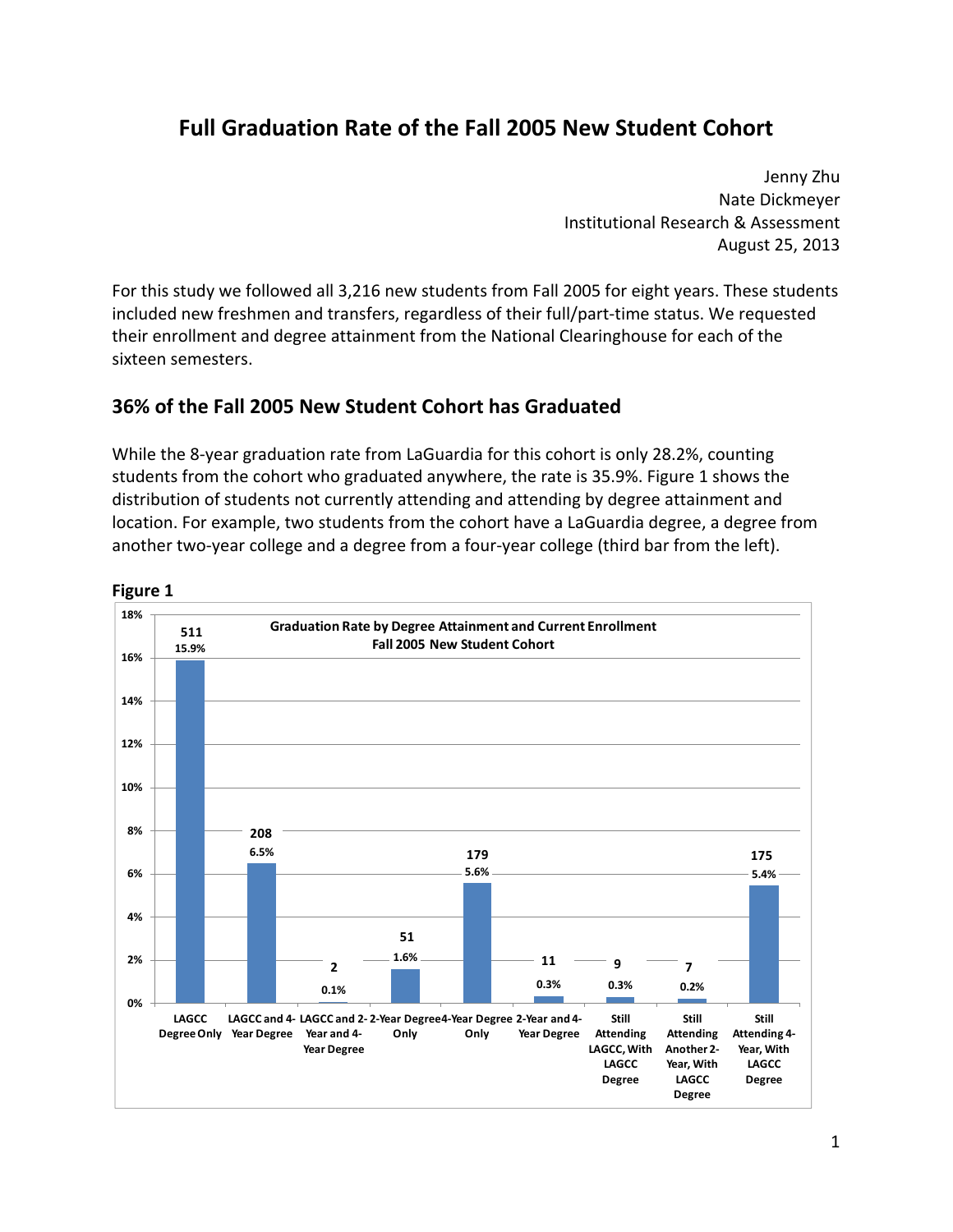## **The Potential Cohort Graduation Rate is 46% (10% are still enrolled)**

 While only 2% of the cohort is still attending LaGuardia without a degree, nearly 8% are attending other institutions and have not yet attained a degree, as shown in Figure 2. Including those with degrees, 16% (503 students) were still attending an institution of higher education during the spring 2013 semester.



### **12% have Four‐year Degrees**

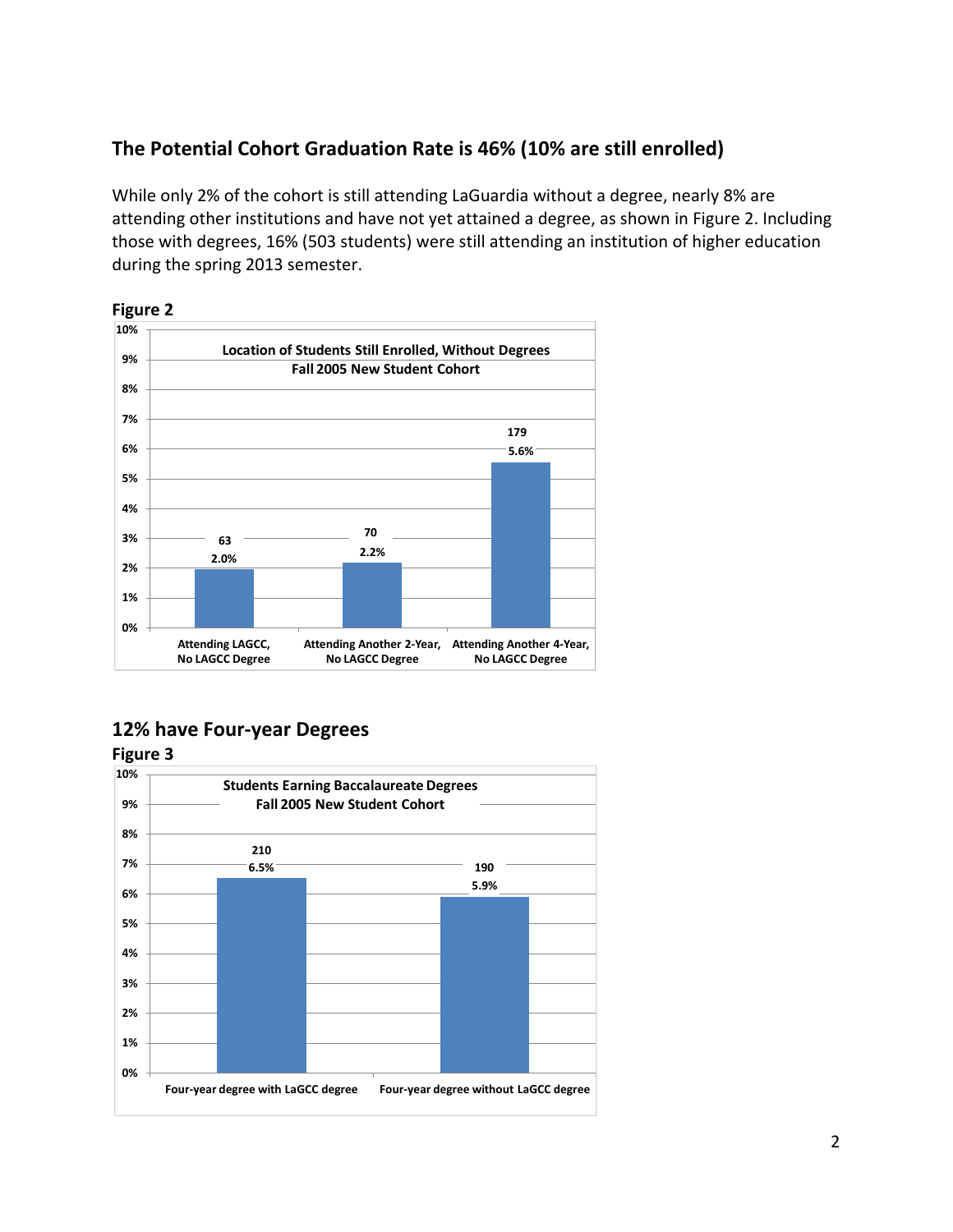# **Potential Baccalaureate Graduation Rate is 23% (11% are still enrolled in four‐ year colleges with and without two‐year degrees)**

 179 students from this cohort without LaGuardia degrees were still enrolled in 4‐year programs during the spring 2013 semester, and 175 with LaGuardia degrees were enrolled in 4‐year programs.

# **54% Are Not Enrolled and Have No Degree**

 This is the drop‐out rate from higher education, not just LaGuardia. The 54% is made up of 11% who left after the 1<sup>st</sup> semester, 7% after the 2<sup>nd</sup>, 6% after the 3<sup>rd</sup>, 4% after the 4<sup>th</sup> and 5<sup>th</sup>, 3% after the 6<sup>th</sup> and 7<sup>th</sup> and 2% after the 8<sup>th</sup> through the 16<sup>th</sup> semesters. Students who returned to higher education after leaving (stop‐outs) were not included (unless they return in the future).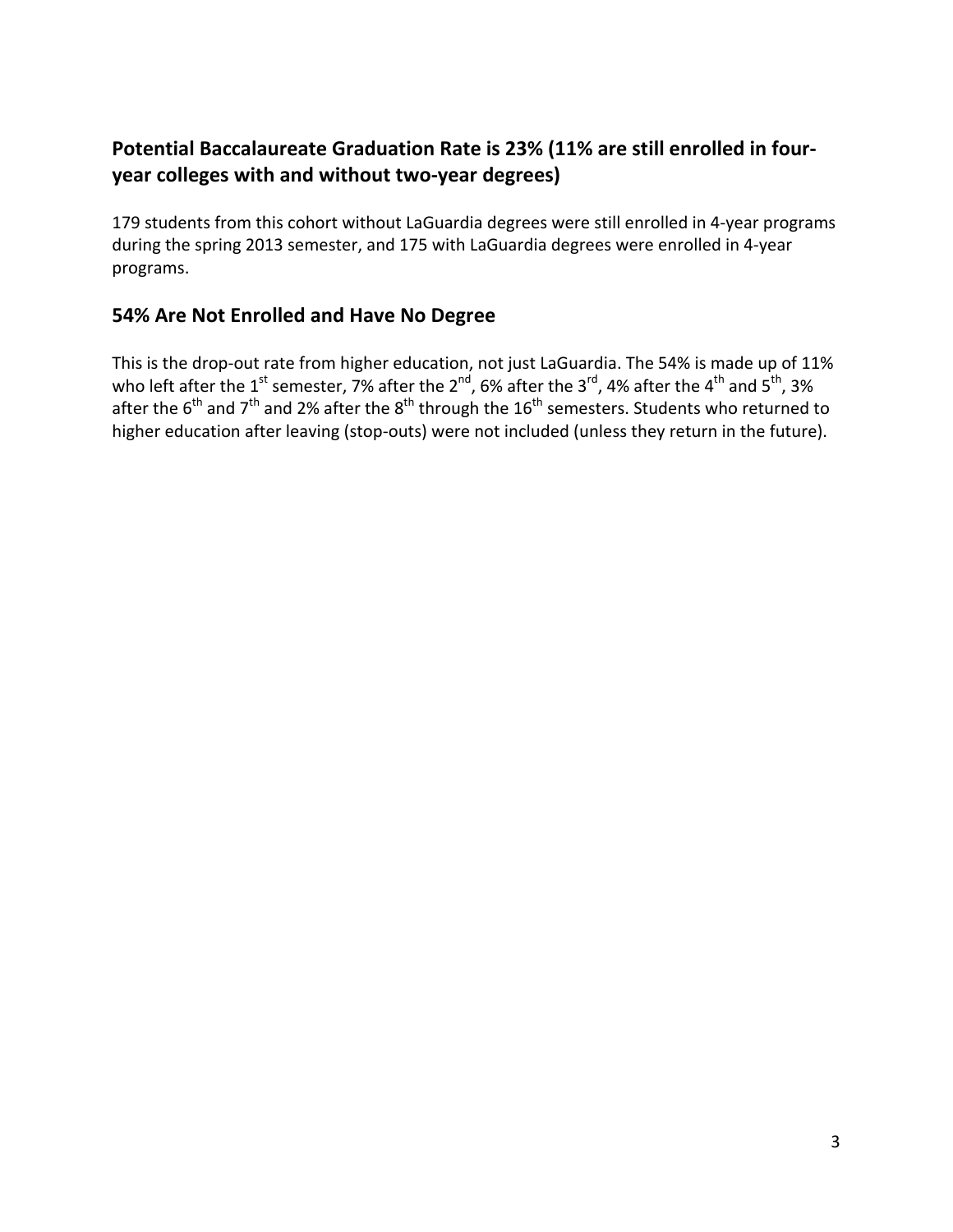#### **The Full, Semester‐by‐Semester Distribution**

|                                                            | Fa 05 | $Sp$ 06 | Fa 06 | Sp 07 | Fa 07 | <b>Sp 08</b> | Fa 08 | Sp <sub>09</sub> | Fa 09 | Sp <sub>10</sub> | Fa 10           | Sp 11 | Fa 11 | Sp 12           | Fa 12 | Sp 13 |
|------------------------------------------------------------|-------|---------|-------|-------|-------|--------------|-------|------------------|-------|------------------|-----------------|-------|-------|-----------------|-------|-------|
| Not Attending, No Degree                                   |       | 368     | 599   | 791   | 927   | 1,054        | 1,153 | 1,252            | 1,316 | 1,385            | 1,450           | 1,510 | 1,576 | 1,629           | 1,680 | 1,751 |
| <b>Attending LAGCC, No LAGCC Degree</b>                    | 3,216 | 2,326   | 1,857 | 1,476 | 1,150 | 846          | 559   | 397              | 296   | 218              | 185             | 140   | 113   | 90 <sup>°</sup> | 78    | 63    |
| Attending Another 2-Year, No LAGCC Degree                  |       | 60      | 145   | 105   | 128   | 118          | 144   | 150              | 143   | 131              | 119             | 104   | 96    | 83              | 81    | 70    |
| Attending Another 4-Year, No LAGCC Degree                  |       | 51      | 114   | 161   | 232   | 235          | 283   | 260              | 277   | 256              | 248             | 231   | 234   | 211             | 202   | 179   |
| Stop Out, No Degree, Will Attend LAGCC Later               |       | 234     | 253   | 337   | 284   | 280          | 237   | 222              | 179   | 162              | 119             | 94    | 65    | 43              | 16    |       |
| Stop Out, No Degree, Will Attend Another Institution Later |       | 171     | 240   | 307   | 313   | 356          | 312   | 296              | 256   | 243              | 193             | 173   | 112   | 86              | 41    |       |
| <b>Attending LAGCC, With LAGCC Degree</b>                  |       |         |       |       |       |              |       |                  |       |                  |                 |       |       | 14              | 11    | 9     |
| <b>Attending Another 2-Year, With LAGCC Degree</b>         |       |         |       |       |       | 8            | 11    | 13               | 11    | 13               | 13              | 10    | 16    | 8               |       |       |
| <b>Attending Another 4-Year, With LAGCC Degree</b>         |       |         |       | 11    | 75    | 105          | 208   | 255              | 261   | 257              | 263             | 244   | 236   | 213             | 211   | 175   |
| Not Attending, LAGCC Degree Only                           |       |         |       | 24    | 102   | 204          | 283   | 328              | 400   | 424              | 440             | 464   | 465   | 497             | 495   | 511   |
| Not Attending, LAGCC and 4-Year Degree                     |       |         |       |       |       |              |       | 6                | 25    | 43               | 71              | 101   | 136   | 152             | 184   | 208   |
| Not Attending, LAGCC and 2-Year and 4-Year Degree          |       |         |       |       |       |              |       |                  |       |                  |                 |       |       |                 |       |       |
| Not Attending, 2-Year Degree Only                          |       |         |       |       | 3     |              | 12    | 18               | 17    | 19               | 23              | 27    | 34    | 38              | 40    | 51    |
| Not Attending, 4-Year Degree Only                          |       |         |       |       |       |              | 10    | 19               | 35    | 65               | 92 <sub>1</sub> | 115   | 127   | 144             | 162   | 179   |
| Not Attending, 2-Year and 4-Year Degree                    |       |         |       |       |       |              |       |                  |       |                  |                 |       |       |                 | 9     | 11    |
|                                                            | 3,216 | 3,216   | 3,216 | 3,216 | 3,216 | 3,216        | 3,216 | 3,216            | 3,216 | 3,216            | 3,216           | 3,216 | 3,216 | 3,216           | 3,216 | 3,216 |